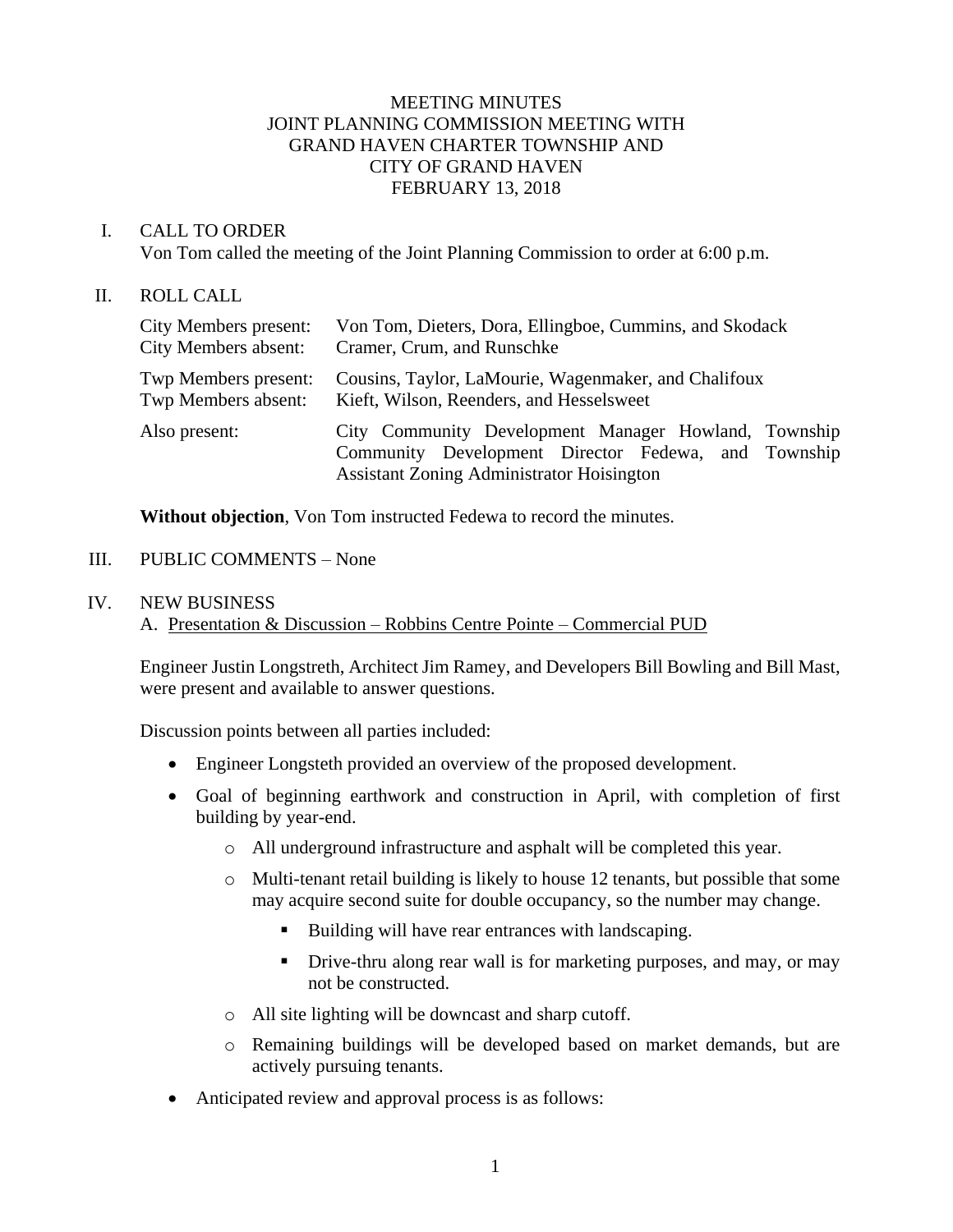- o 2/19/18 public hearing with Township Planning Commission
- $\circ$  3/12/18 public hearing with Township Board + first reading of rezoning
- $\circ$  3/26/18 formal approval with Township Board + second reading of rezoning
- The traffic study has conclusions identified for the project site and for the adjacent roads.
	- o Project site dedicated right-turn/deceleration lane for main entrance on Robbins Road. Along with a full access three-lane entrance.
	- o Adjacent roads signal timing adjustments, and additional right turn lane onto NB US-31.
		- Prelim and final traffic study have differentiation on this turning lane. Prelim says a through-lane and two right-turn lanes are needed. The final says a through/right-turn lane plus one dedicated right-turn lane would suffice.
			- MDOT has indicated they will not revise signal timing or begin conversations about adjusting lanes until the area is fully built out and actual traffic count data warrants the improvements. Further, it appears they will no longer permit combined through/right-turn lanes.
- Proposing 4 curb cuts, rather than the current conditions of one continuous curb cut.
- Will revise truck circulation plan to include ingress/egress movements.
	- o Robbins Road and 172nd Avenue are both dedicated truck routes and can support the weight of heavy truck traffic.
- Driveway alignment with Walgreens to the north has raised concerns. The developer offers the following comments:
	- o Alignment would result in a non-viable building site where a restaurant is currently proposed. It would be a "dead area."
	- o Must balance construction with maintaining access to Pizza Hut until they move into the new suite, and also have the main entrance built and ready for use at the same time.
		- Alignment with Walgreens would cause the main entrance to be mere feet from the Pizza Hut entrance, which is problematic for a myriad of reasons.
	- o According to the traffic study the majority of traffic will be traveling eastbound and making a right-in turn movement.
	- $\circ$  Current location of the main entrance provide good sight lines to each business giving them all visibility from the main roads, which is a key marketing tool.
	- o It is difficult to align driveways to the north side of the road because there are nonconforming curb cuts in existence.
	- o The City Planning Commission offered the suggestion of providing a rightin/right-out entrance on Robbins Road to prevent left-in/turn conflicts.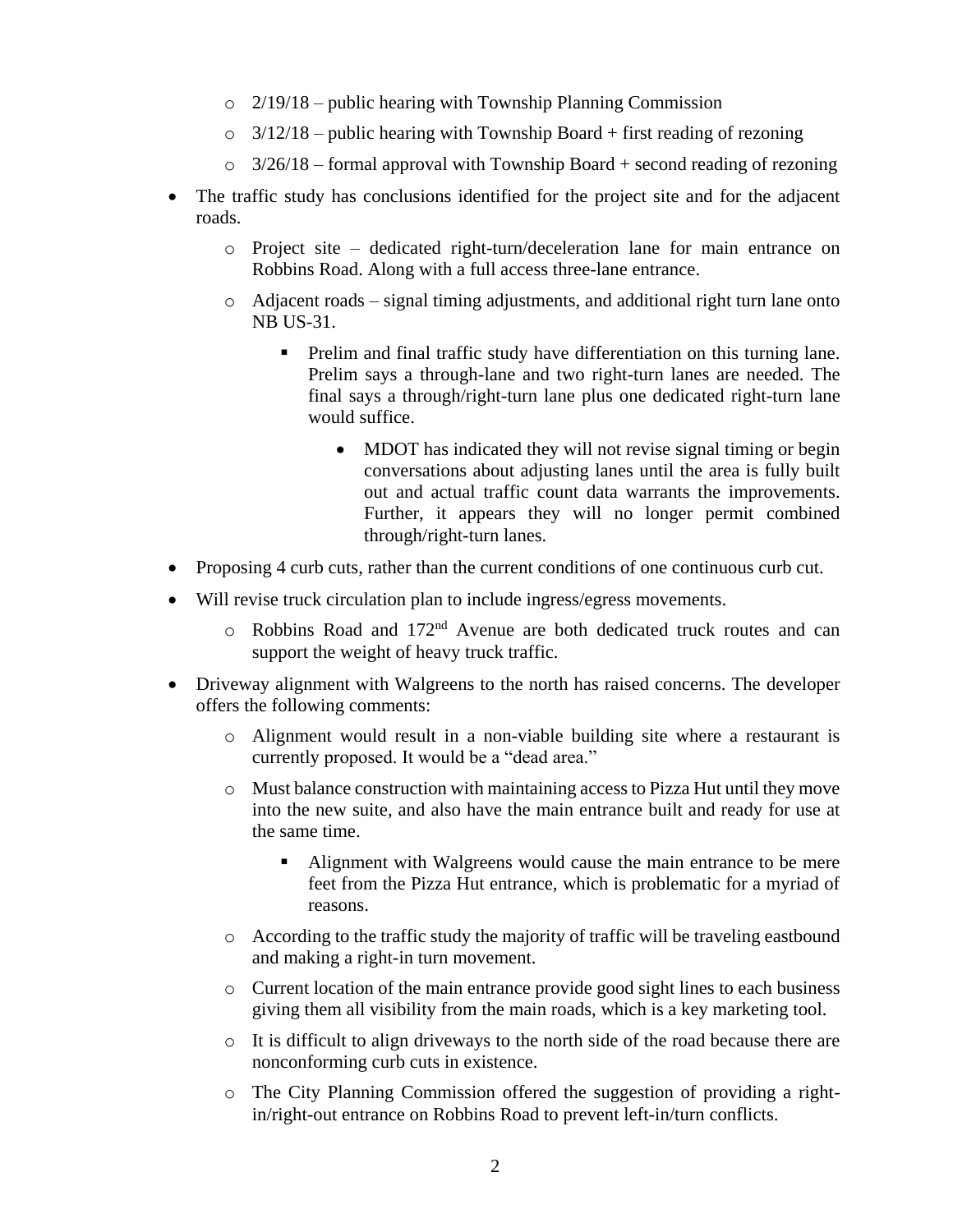- o A Township Planning Commissioner expressed concern over the placement. Wants to protect the recommendation in the corridor plan for alignment. Understands the struggles for the developer but believes the site is a clean-slate and alignment should be provided and this is the opportunity to enforce that recommendation.
- o The City Planner indicated the site plan needs to be revised to show the new entrance design, which will enable them to review the proposal and find a compromise.
- Numerous attempts were made to realign Whittaker Way with DeSpelder Street, which is a main goal of the Robbins Road Corridor Plan.
	- o Developer made numerous offers to the adjacent property owner, but could not find common ground.
	- o Township and City staff met with the adjacent property owner as well and attempted to find common ground, but were also unsuccessful.
- A brief review of the proposed 425 Agreement was provided.
- An easement/cross-connection needs to be provided to the adjacent property to the west.
- Snow management during winter will be provided in the green space areas that would be used for stormwater disposition and landscaping during the other seasons.
- Sidewalk with street trees that meet City requirements are being provided.
- City requests that bike racks be added, and it was suggested that dog tie-ups be included too.

# B. Presentation & Discussion – Apartments at Robbins Road – Mixed Use PUD

Engineer John Walsh, and Developers Ben Robbins and Terry Nash were present and available to answer questions.

Discussion points between all parties included:

- Engineer Walsh provided an overview of the proposed development.
- Estimated rental prices are \$800 \$1,100 per month.
- Only one entrance is identified, which could be problematic for a number of reasons including accidents, emergencies, and convenience.
- Additional entrances were recommended including a connection to the western retail property.
- It was noted the two commercial lots (*noted as A-1 and A-2 on the site plan*) are not part of the PUD application and would be developed independently.
	- o The curb cut shown for these lots is currently existing, and is intended to be used for the future development of these lots.